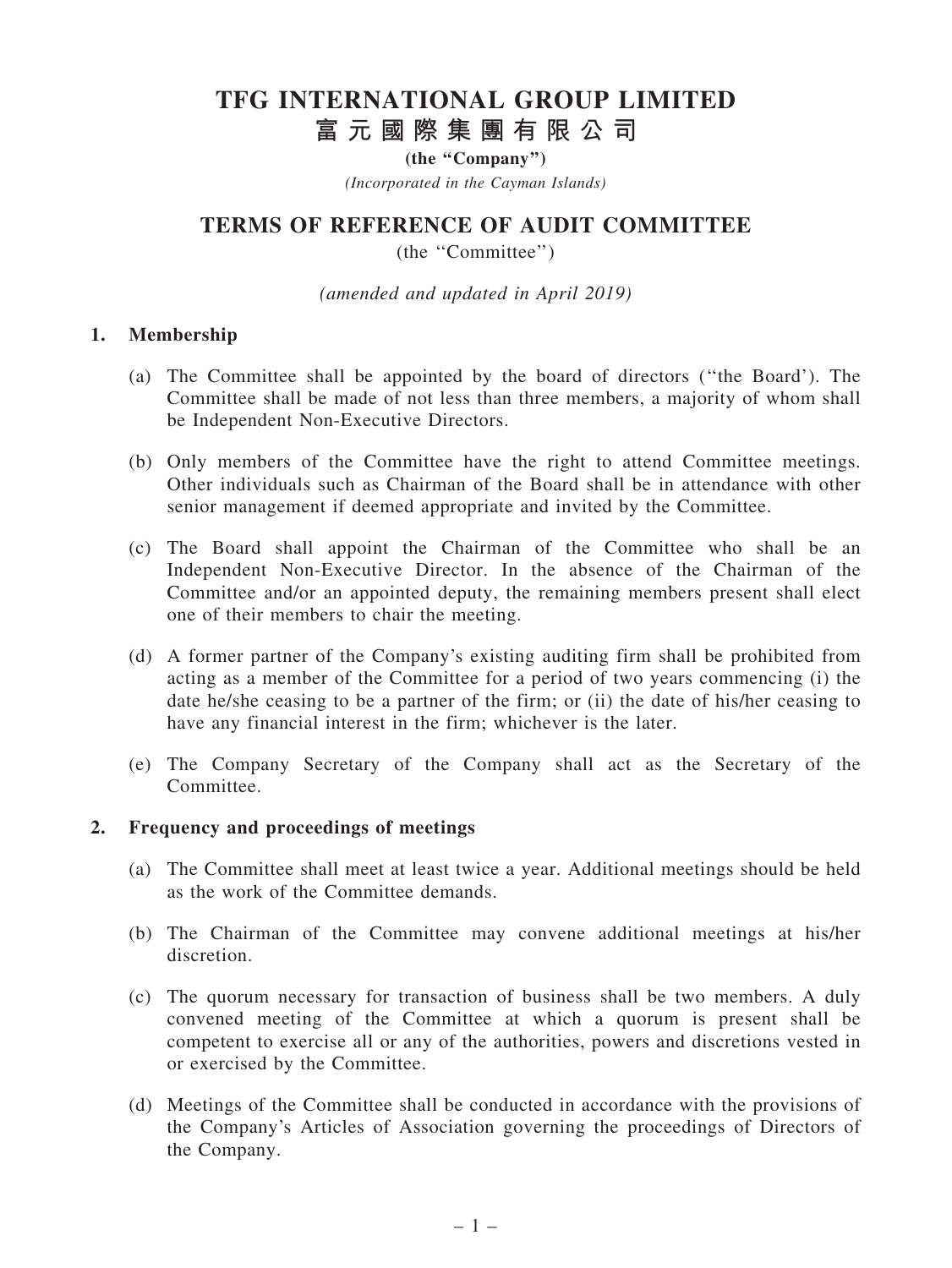# 3. Committee's Resolutions

A resolution in writing signed by all the members of the Committee shall be as valid and effectual as if it had been passed at a meeting of the Committee duly convened and held and may consist of several documents in like form each signed by one or more of the members of the Committee.

# 4. Responsibilities

The Committee shall

- (a) make recommendations to the Board on the appointment, re-appointment and removal of the external auditor, and to approve the remuneration and terms of engagement of the external auditor, and any questions of its resignation or dismissal;
- (b) discuss with the external auditor before the audit commences, the nature and scope of the audit, and ensure co-ordination where more than one audit firm is involved;
- (c) review the half-year and annual financial statements before submission to the Board, focusing particularly on:
	- (i) any changes in accounting policies and practices;
	- (ii) major judgmental areas;
	- (iii) significant adjustments resulting from the audit;
	- (iv) the going concern assumptions and any qualifications;
	- (v) compliance with accounting standards; and
	- (vi) compliance with Listing Rules and legal requirements in relation to financial reporting
- (d) discuss problems and reservations arising from the interim and final audits, and any matters the auditors may wish to discuss (in the absence of management where necessary);
- (e) review the external auditor's management letter and management's response;
- (f) monitor management's strategy for ensuring that appropriate controls are in place and that these controls are functioning properly;
- (g) review the Company's financial controls and unless expressly addressed by a separate board risk committee, or by the board itself, to review the Company's risk management and internal control systems;